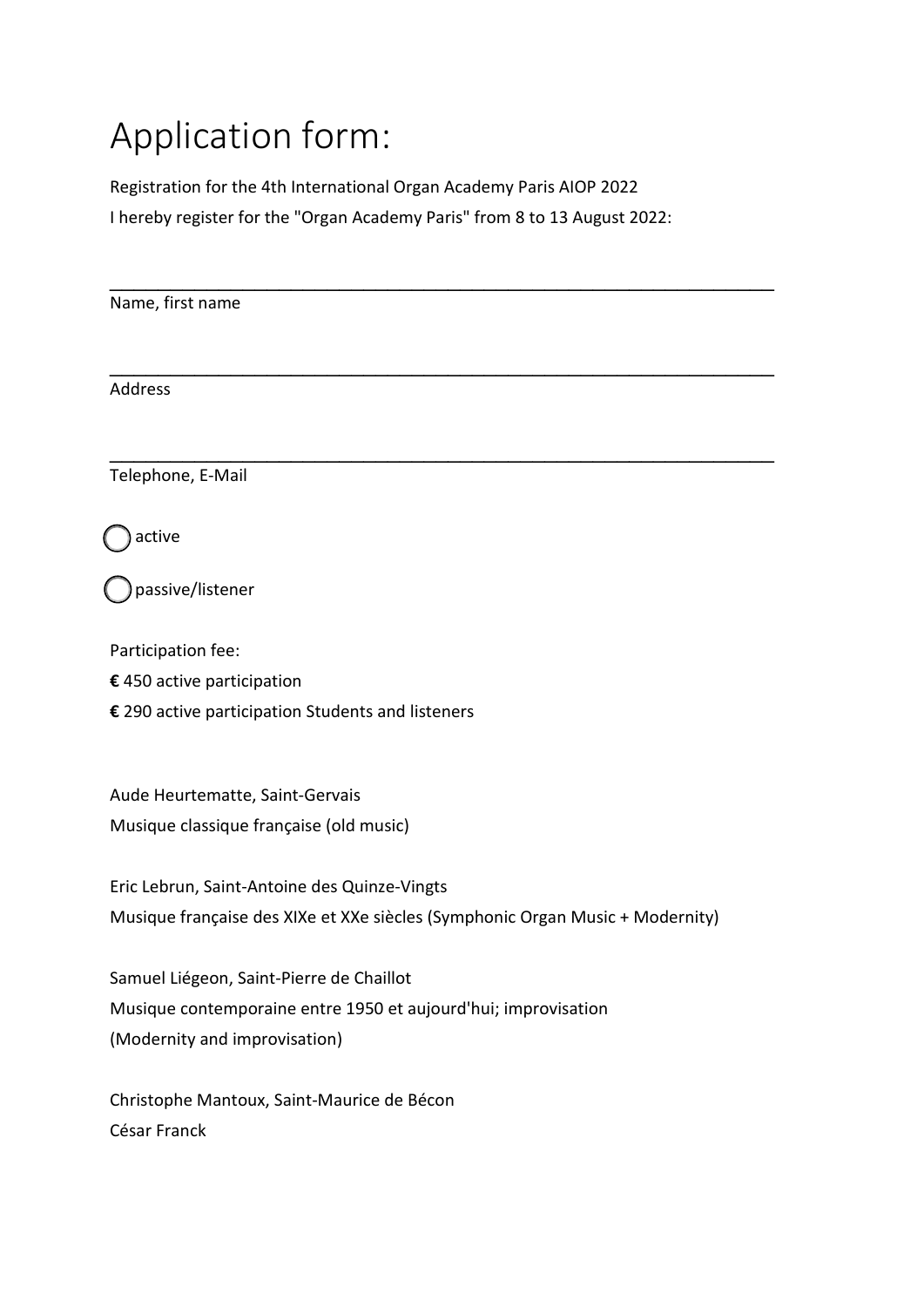Baptiste-Florian Marle-Ouvrard, Saint-Eustache improvisation et tout le répertoire de votre choix (Improvisation and the entire repertoire of free choice)

I am a student and currently studying at:

If you are actively registering, please briefly state your education and occupation:

\_\_\_\_\_\_\_\_\_\_\_\_\_\_\_\_\_\_\_\_\_\_\_\_\_\_\_\_\_\_\_\_\_\_\_\_\_\_\_\_\_\_\_\_\_\_\_\_\_\_\_\_\_\_\_

\_\_\_\_\_\_\_\_\_\_\_\_\_\_\_\_\_\_\_\_\_\_\_\_\_\_\_\_\_\_\_\_\_\_\_\_\_\_\_\_\_\_\_\_\_\_\_\_\_\_\_\_\_\_\_

\_\_\_\_\_\_\_\_\_\_\_\_\_\_\_\_\_\_\_\_\_\_\_\_\_\_\_\_\_\_\_\_\_\_\_\_\_\_\_\_\_\_\_\_\_\_\_\_\_\_\_\_\_\_\_

\_\_\_\_\_\_\_\_\_\_\_\_\_\_\_\_\_\_\_\_\_\_\_\_\_\_\_\_\_\_\_\_\_\_\_\_\_\_\_\_\_\_\_\_\_\_\_\_\_\_\_\_\_\_\_

Your bibliography:

Personal wishes and suggestions: